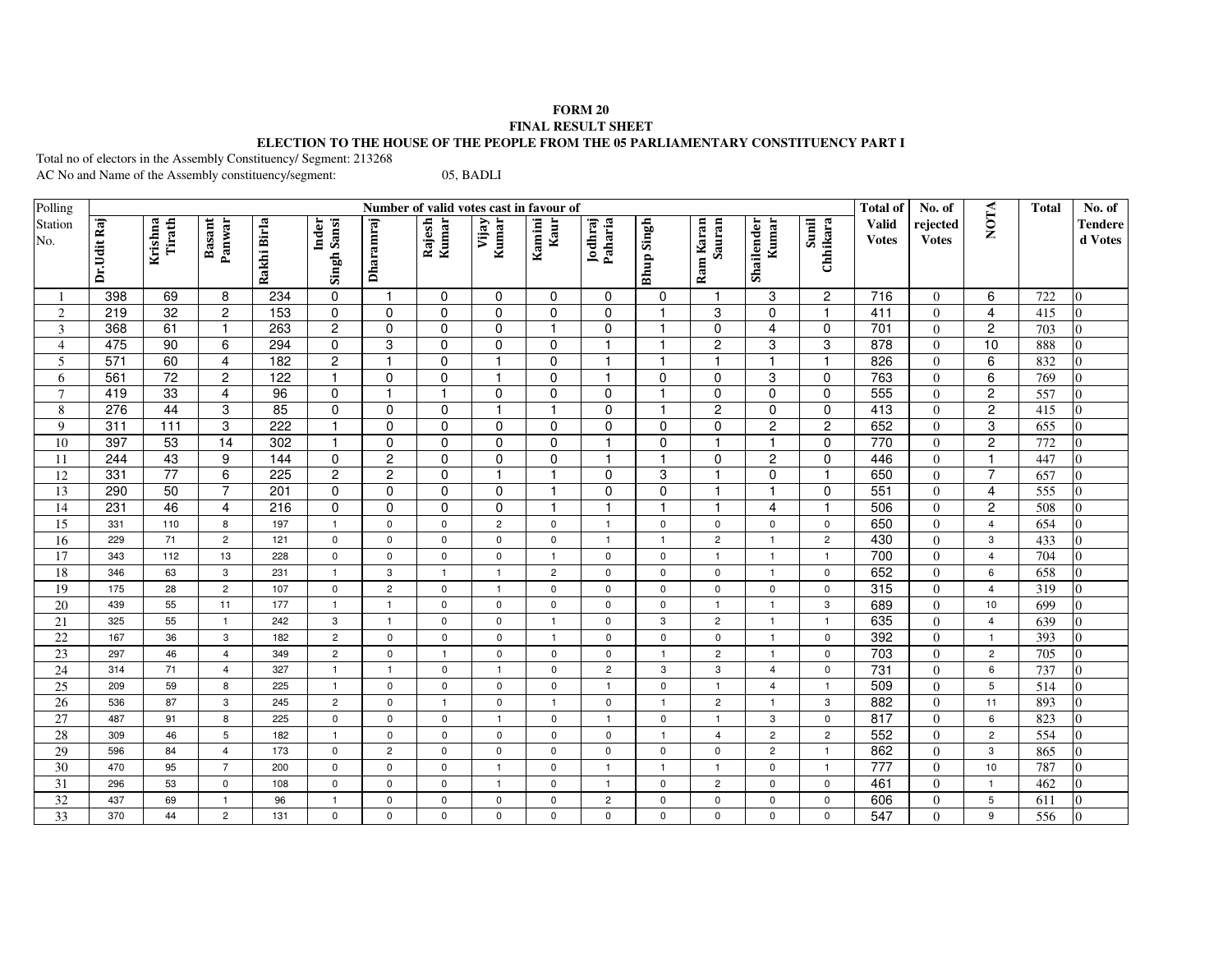| 34              | 262 | 49  | $\overline{4}$ | 130 | $\mathbf{1}$   | $\mathsf 0$    | $\mathbf 0$    | $\mathbf{1}$   | $\overline{\mathbf{1}}$ | $\mathbf 0$    | 0              | $\mathbf{1}$   | $\mathbf{1}$   | $\mathbf 0$    | 450             | $\Omega$       | $\overline{1}$  | 451<br>$\overline{0}$ |
|-----------------|-----|-----|----------------|-----|----------------|----------------|----------------|----------------|-------------------------|----------------|----------------|----------------|----------------|----------------|-----------------|----------------|-----------------|-----------------------|
| 35              | 279 | 59  | $\overline{4}$ | 169 | $\mathbf 0$    | $\mathbf 0$    | $\mathbf 0$    | $\mathbf 0$    | $\mathbf 0$             | $\mathbf 0$    | $\mathbf 0$    | $\mathbf 0$    | 0              | $\mathbf 0$    | 511             | $\Omega$       | 3               | 514                   |
| 36              | 139 | 82  | 8              | 235 | $\mathsf 0$    | $\mathsf 0$    | $\mathbf{1}$   | $\mathbf 0$    | $\mathsf 0$             | $\mathbf{1}$   | $\mathbf{1}$   | $\mathsf 0$    | $\mathbf{1}$   | $\mathsf 0$    | 468             | $\overline{0}$ | $\overline{c}$  | 470                   |
| 37              | 296 | 76  | 10             | 262 | $\overline{1}$ | $\overline{1}$ | $\overline{1}$ | $\mathbf 0$    | $\mathbf 0$             | $\overline{c}$ | 3              | $\mathbf 0$    | $\overline{c}$ | $\overline{c}$ | 656             | $\Omega$       | $\overline{4}$  | 660                   |
| 38              | 520 | 79  | $\overline{4}$ | 293 | $\mathbf 0$    | $\mathbf 0$    | $\overline{1}$ | $\mathbf 0$    | $\mathbf 0$             | $\mathbf{1}$   | $\mathbf{1}$   | $\mathbf 0$    | $\overline{c}$ | $\mathbf 0$    | 901             | $\Omega$       | 6               | 907<br>0              |
| 39              | 50  | 63  | 3              | 469 | $\overline{c}$ | $\mathbf 0$    | $\mathbf 0$    | $\mathbf{1}$   | $\mathbf{1}$            | 5              | $\mathbf 0$    | 4              | 3              | $\mathbf 0$    | 601             | $\Omega$       | 3               | 604<br>0              |
| 40              | 31  | 47  | $\mathbf{1}$   | 380 | $\mathbf{1}$   | $\pmb{0}$      | $\mathbf 0$    | $\mathbf 0$    | $\mathbf 0$             | $\overline{c}$ | $\overline{c}$ | $\mathsf 0$    | $\mathbf{1}$   | $\mathsf 0$    | 465             | $\overline{0}$ | $\sqrt{2}$      | $\overline{0}$<br>467 |
| 41              | 35  | 55  | $\mathbf 0$    | 372 | $\overline{c}$ | $\mathsf 0$    | $\mathsf 0$    | $\mathbf 0$    | $\mathbf 0$             | $\mathbf 0$    | $\mathbf 0$    | $\mathbf{1}$   | $\mathbf{1}$   | $\mathbf{1}$   | 467             | $\overline{0}$ | 3               | 470<br>$\Omega$       |
| 42              | 48  | 76  | $\overline{2}$ | 259 | $\mathsf 0$    | $\overline{2}$ | $\mathsf 0$    | $\mathsf 0$    | $\mathbf 0$             | $\overline{c}$ | $\mathsf 0$    | $\mathbf{1}$   | $\mathsf 0$    | $\mathbf{1}$   | 391             | $\theta$       | 5               | 396                   |
| 43              | 81  | 82  | $\overline{2}$ | 658 | $\mathbf{1}$   | $\mathbf{1}$   | $\mathsf 0$    | $\mathbf 0$    | 0                       | $\mathsf 0$    | $\mathbf{1}$   | $\mathbf 0$    | $\mathbf 3$    | $\mathbf 0$    | 829             | $\overline{0}$ | $\overline{1}$  | 830<br>$\Omega$       |
| 44              | 329 | 87  | $\mathbf{1}$   | 231 | $\pmb{0}$      | $\pmb{0}$      | $\mathsf 0$    | $\mathsf{O}$   | $\mathbf 0$             | $\overline{1}$ | $\mathbf{1}$   | $\mathbf{1}$   | $\overline{4}$ | $\overline{c}$ | 657             | $\overline{0}$ | $\overline{4}$  | $\Omega$<br>661       |
| 45              | 297 | 67  | $\overline{2}$ | 203 | $\mathbf{1}$   | $\mathbf{1}$   | $\pmb{0}$      | $\pmb{0}$      | $\mathbf 0$             | $\mathbf{1}$   | $\mathsf 0$    | $\mathbf 0$    | $\overline{c}$ | $\overline{2}$ | 576             | $\Omega$       | $\sqrt{2}$      | 578<br>0              |
| 46              | 127 | 37  | $\overline{2}$ | 120 | $\pmb{0}$      | $\mathbf 0$    | $\mathsf 0$    | 0              | $\mathbf 0$             | $\overline{2}$ | $\mathbf 0$    | $\mathbf{1}$   | $\mathbf 0$    | $\mathbf 0$    | 289             | $\overline{0}$ | 0               | 289                   |
| 47              | 449 | 79  | $\mathsf 0$    | 240 | $\sqrt{2}$     | $\overline{1}$ | $\pmb{0}$      | $\mathbf{0}$   | $\mathbf 0$             | $\mathbf 0$    | $\mathbf 0$    | 3              | $\mathbf 0$    | $\mathbf{1}$   | $\frac{1}{775}$ | $\overline{0}$ | 5               | $\Omega$<br>780       |
| 48              | 180 | 50  | 14             | 165 | $\mathbf{1}$   | $\mathsf 0$    | $\mathbf{1}$   | $\mathbf 0$    | $\mathbf 0$             | $\mathbf 0$    | $\mathbf 0$    | $\mathbf{1}$   | $\overline{c}$ | $\mathbf{1}$   | 415             | $\Omega$       | 3               | 418                   |
| 49              | 80  | 75  | 18             | 496 | $\overline{7}$ | $\overline{2}$ | 3              | $\overline{2}$ | $\overline{c}$          | $\overline{7}$ | $\mathbf{1}$   | $\overline{2}$ | 3              | $\overline{2}$ | 700             | $\overline{0}$ | 13              | 713<br>$\Omega$       |
| 50              | 61  | 55  | 12             | 347 | $\overline{4}$ | $\overline{1}$ | $\overline{2}$ | $\mathbf 0$    | $\mathbf{1}$            | $\overline{c}$ | 0              | $\mathbf{1}$   | $\overline{c}$ | $\mathbf{1}$   | 489             | $\Omega$       | 3               | 492                   |
| 51              | 85  | 47  | $\overline{2}$ | 279 | $\mathsf 0$    | $\mathsf 0$    | $\mathsf 0$    | $\overline{2}$ | $\mathbf 0$             | $\overline{c}$ | $\mathbf{1}$   | $\overline{c}$ | 3              | $\overline{c}$ | 425             | $\Omega$       | 6               | $\overline{0}$<br>431 |
| $\overline{52}$ | 213 | 165 | $\overline{7}$ | 399 | $\overline{2}$ | $\overline{1}$ | $\mathbf{1}$   | $\mathbf{0}$   | $\mathbf 0$             | $\overline{1}$ | $\mathbf{1}$   | $\overline{1}$ | 3              | $\overline{2}$ | 796             | $\overline{0}$ | 6               | 802<br>$\overline{0}$ |
| 53              | 95  | 85  | $\overline{2}$ | 186 | $\overline{c}$ | $\overline{2}$ | $\mathsf 0$    | $\mathbf 0$    | $\mathbf{1}$            | $\overline{1}$ | $\mathbf{1}$   | $\mathbf 0$    | $\mathbf 2$    | $\mathsf 0$    | 377             | $\theta$       | $\overline{c}$  | 379<br>$\Omega$       |
| $\overline{54}$ | 104 | 75  | 3              | 201 | $\mathbf{1}$   | $\mathsf 0$    | $\sqrt{2}$     | $\mathsf 0$    | $\mathbf 0$             | $\mathbf{1}$   | $\mathbf 0$    | $\mathsf 0$    | $\overline{7}$ | $\mathsf 0$    | 394             | $\overline{0}$ | $\mathsf 3$     | 397<br>$\Omega$       |
| $\overline{55}$ | 119 | 58  | $\overline{4}$ | 235 | $\overline{4}$ | $\mathsf 0$    | $\mathbf{1}$   | $\mathbf 0$    | $\mathsf 0$             | $\overline{2}$ | $\overline{2}$ | $\mathsf 0$    | 5              | $\mathbf{1}$   | 431             | $\overline{0}$ | 3               | 434<br>$\Omega$       |
| $\overline{56}$ | 369 | 58  | $\overline{2}$ | 164 | $\mathsf 0$    | $\overline{1}$ | $\mathsf 0$    | $\overline{1}$ | $\mathsf 0$             | $\mathsf 0$    | $\mathsf 0$    | $\overline{c}$ | $\mathsf 0$    | $\mathsf 0$    | 597             | $\Omega$       | $\overline{7}$  | 604<br>0              |
| 57              | 251 | 49  | $\overline{2}$ | 152 | $\mathbf 0$    | $\mathbf{1}$   | $\overline{2}$ | $\mathbf{1}$   | $\mathbf 0$             | 0              | $\overline{2}$ | 0              | $\mathbf{1}$   | $\overline{c}$ | 463             | $\overline{0}$ | 4               | 467<br>$\Omega$       |
| 58              | 278 | 35  | $\overline{1}$ | 131 | $\pmb{0}$      | $\mathbf 0$    | $\pmb{0}$      | $\mathsf 0$    | $\mathsf 0$             | 0              | $\mathsf 0$    | $\mathbf 0$    | $\mathbf{1}$   | $\mathbf 0$    | 446             | $\overline{0}$ | $\overline{1}$  | 447<br>$\Omega$       |
| 59              | 203 | 86  | 33             | 490 | $\mathbf{1}$   | $\mathbf{1}$   | $\mathsf 0$    | $\overline{c}$ | $\mathbf 0$             | 3              | 3              | $\mathbf 0$    | $\mathbf 3$    | $\mathbf 0$    | 825             | $\Omega$       | $\overline{4}$  | 829<br>0              |
| 60              | 159 | 77  | 24             | 402 | $\pmb{0}$      | $\overline{1}$ | $\mathbf{1}$   | $\mathbf{0}$   | $\mathbf 0$             | $\overline{2}$ | $\mathbf{1}$   | 3              | $\overline{4}$ | $\mathbf{1}$   | 675             | $\Omega$       | $\overline{2}$  | 677<br>$\Omega$       |
| 61              | 137 | 51  | 12             | 279 | $\mathbf 0$    | $\mathsf 0$    | $\mathbf{1}$   | $\mathbf 0$    | $\mathbf 0$             | 5              | $\overline{c}$ | $\mathbf{1}$   | $\mathbf{1}$   | $\mathbf 0$    | 489             | $\Omega$       | $\overline{c}$  | 491<br>$\Omega$       |
| 62              | 508 | 61  | $\overline{2}$ | 257 | $\mathbf{1}$   | $\mathbf{1}$   | $\mathsf 0$    | $\mathbf{1}$   | $\mathsf 0$             | $\mathsf 0$    | $\mathbf{1}$   | $\mathbf 0$    | $\mathbf 0$    | $\mathbf{1}$   | 833             | $\overline{0}$ | 9               | 842<br>$\Omega$       |
| 63              | 607 | 68  | 10             | 325 | $\mathbf{1}$   | $\mathbf 0$    | $\mathbf 0$    | $\mathbf{0}$   | $\mathbf 0$             | $\overline{1}$ | $\mathbf 0$    | $\mathbf 0$    | $\mathbf{1}$   | $\mathbf 0$    | 1013            | $\overline{0}$ | 6               | 1019<br>$\Omega$      |
| 64              | 136 | 74  | 21             | 376 | $\mathsf 0$    | $\mathsf 0$    | $\mathbf 0$    | $\mathbf{1}$   | $\mathbf 0$             | $\mathbf 0$    | $\mathbf{1}$   | $\mathbf{1}$   | $\overline{c}$ | $\mathsf 0$    | 612             | $\theta$       | $\mathbf 0$     | 612<br>$\Omega$       |
| 65              | 142 | 102 | 35             | 444 | $\mathbf 0$    | $\mathbf 0$    | $\mathbf{1}$   | $\mathbf 0$    | 0                       | 0              | $\mathbf 0$    | $\mathbf{1}$   | 3              | $\mathsf 0$    | 728             | $\overline{0}$ | $\overline{4}$  | 732                   |
| 66              | 329 | 43  | $\mathbf 0$    | 140 | $\mathsf 0$    | $\mathsf 0$    | $\mathsf 0$    | $\mathbf 0$    | $\mathsf 0$             | $\mathbf{1}$   | $\mathbf 0$    | $\mathbf 0$    | $\mathsf 0$    | $\mathbf{1}$   | 514             | $\overline{0}$ | $\overline{c}$  | 516<br>$\overline{0}$ |
| 67              | 224 | 28  | $\mathbf 0$    | 108 | $\mathsf 0$    | $\mathsf 0$    | $\mathbf 0$    | $\mathsf 0$    | $\mathbf 0$             | $\mathbf 0$    | $\mathbf 0$    | $\mathbf 0$    | $\mathsf 0$    | $\mathsf 0$    | 360             | $\Omega$       | $\overline{4}$  | 364                   |
| 68              | 331 | 59  | 8              | 397 | $\mathbf{1}$   | $\overline{2}$ | $\mathbf{1}$   | $\mathbf 0$    | $\mathbf 0$             | $\mathsf 0$    | $\mathbf{1}$   | $\mathbf{1}$   | $\mathbf{1}$   | $\mathbf 0$    | 802             | $\overline{0}$ | $\overline{2}$  | 804<br>$\Omega$       |
| 69              | 231 | 21  | 6              | 104 | $\mathbf{1}$   | $\pmb{0}$      | $\mathbf 0$    | $\mathsf 0$    | $\mathbf 0$             | $\mathbf{1}$   | 0              | $\mathsf 0$    | $\mathsf 0$    | $\mathsf 0$    | 364             | $\overline{0}$ | $\overline{4}$  | 368<br>$\overline{0}$ |
| $\overline{70}$ | 394 | 37  | $\overline{2}$ | 134 | $\overline{1}$ | $\overline{1}$ | $\mathbf 0$    | $\mathbf 0$    | $\mathbf 0$             | 0              | $\mathbf 0$    | $\mathsf 0$    | $\mathbf{1}$   | $\mathsf 0$    | 570             | $\overline{0}$ | $\overline{4}$  | $\overline{0}$<br>574 |
| 70A             | 363 | 38  | 5              | 183 | $\pmb{0}$      | $\mathbf 0$    | $\mathsf 0$    | $\overline{2}$ | $\mathsf 0$             | $\mathbf 0$    | $\mathbf 0$    | $\overline{2}$ | $\overline{c}$ | $\mathsf 0$    | 595             | $\overline{0}$ | $5\phantom{.0}$ | 600<br>$\Omega$       |
| 71              | 315 | 49  | $\overline{4}$ | 198 | $\overline{c}$ | $\mathsf 0$    | $\mathbf 0$    | $\mathbf 0$    | $\mathbf{1}$            | $\mathbf 0$    | $\mathbf{1}$   | $\mathbf 0$    | 0              | $\mathbf 0$    | 570             | $\Omega$       | 3               | 573<br>$\Omega$       |
| 72              | 295 | 67  | $\mathbf{1}$   | 230 | $\mathbf{1}$   | $\mathsf 0$    | $\mathsf 0$    | $\mathbf 0$    | $\mathbf{1}$            | $\mathbf 0$    | $\mathbf 0$    | $\mathbf{1}$   | $\mathbf 0$    | $\mathbf 0$    | 596             | $\overline{0}$ | $\overline{c}$  | $\Omega$<br>598       |
| 73              | 583 | 83  | 6              | 280 | $\mathbf{1}$   | $\mathbf{1}$   | $\mathbf 0$    | $\overline{1}$ | $\mathbf 0$             | $\mathbf 0$    | $\mathbf 0$    | $\overline{2}$ | $\overline{4}$ | $\mathbf{3}$   | 964             | $\overline{0}$ | 6               | 970<br>$\Omega$       |
| 74              | 540 | 87  | $\overline{4}$ | 253 | $\mathbf 0$    | $\mathsf 0$    | $\pmb{0}$      | $\mathbf 0$    | $\mathbf 0$             | $\overline{4}$ | 0              | 3              | $\mathbf 0$    | $\mathbf{1}$   | 892             | $\Omega$       | 6               | 898<br>0              |
| 75              | 441 | 88  | $\overline{2}$ | 256 | $\mathbf 0$    | $\mathbf{1}$   | $\mathbf 0$    | 0              | 0                       | 0              | 0              | $\mathbf{1}$   | 0              | 0              | 789             | $\overline{0}$ | $\overline{c}$  | 791                   |
| 76              | 426 | 74  | 3              | 312 | $\mathbf{1}$   | $\overline{2}$ | $\pmb{0}$      | $\mathbf 0$    | $\Omega$                | $\mathbf{1}$   | $\mathbf{1}$   | $\mathbf 0$    | $\mathbf{3}$   | $\mathbf{1}$   | 824             | $\overline{0}$ | $\overline{7}$  | 831<br>$\overline{0}$ |
|                 |     |     |                |     |                |                |                |                |                         |                |                |                |                |                |                 |                |                 |                       |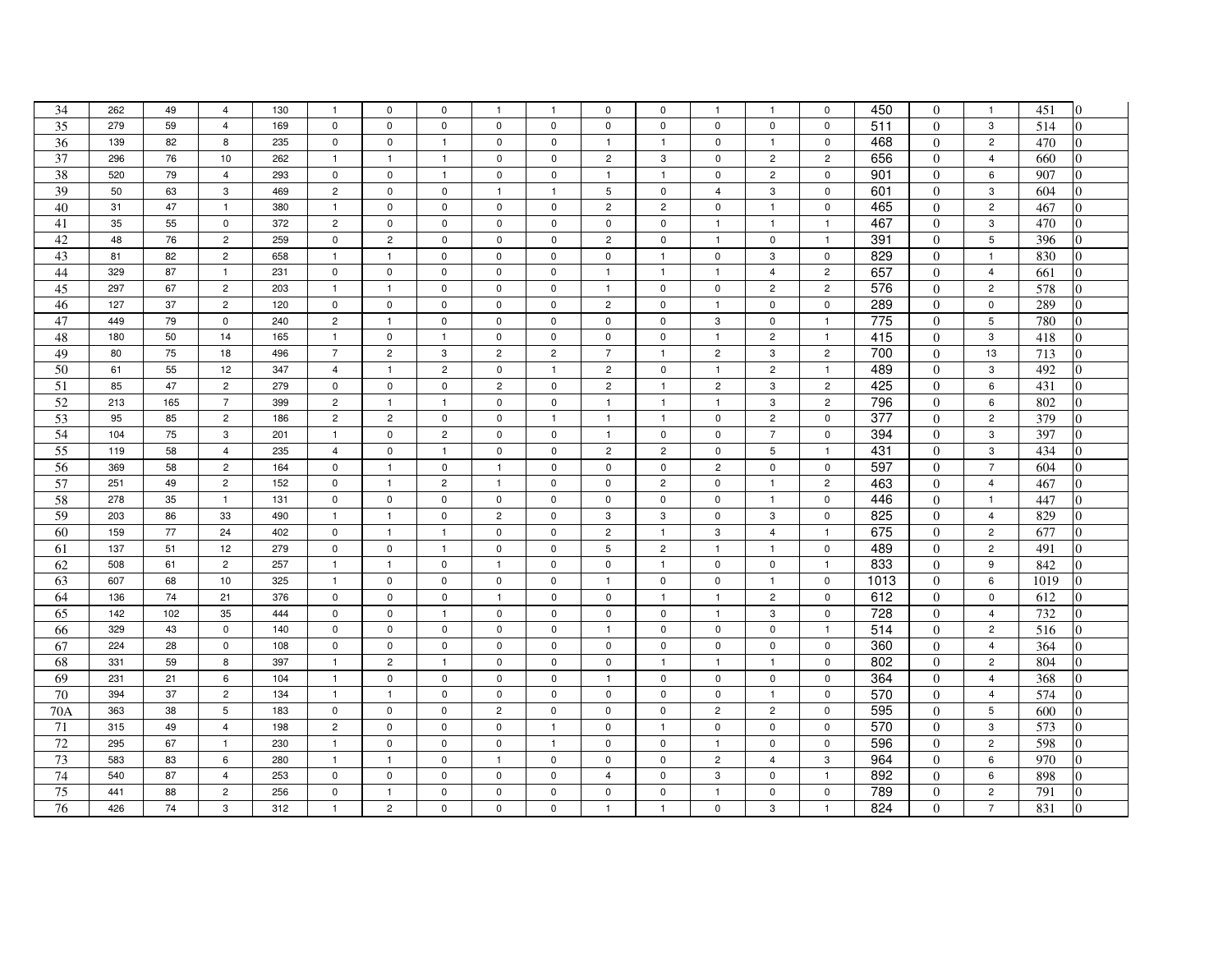| 77              | 419 | 132 | 3              | 252 | 3              | $\overline{1}$ | $\mathbf{1}$   | 0              | $\overline{c}$ | $\overline{c}$ | $\mathbf{1}$ | $\overline{c}$ | $\overline{c}$ | $\mathsf 0$    | 820              | $\Omega$       | 11               | 831<br>0              |
|-----------------|-----|-----|----------------|-----|----------------|----------------|----------------|----------------|----------------|----------------|--------------|----------------|----------------|----------------|------------------|----------------|------------------|-----------------------|
| 78              | 412 | 100 | $\overline{7}$ | 295 | $\overline{c}$ | $\overline{1}$ | $\mathbf 0$    | $\mathbf 0$    | $\overline{1}$ | 3              | $\mathbf{1}$ | $\overline{2}$ | $\overline{c}$ | $\mathbf{1}$   | 827              | $\Omega$       | 6                | 833                   |
| 79              | 367 | 68  | $\overline{7}$ | 295 | $\mathsf 0$    | $\mathsf 0$    | $\mathbf{1}$   | $\mathbf{1}$   | $\pmb{0}$      | $\overline{2}$ | $\mathbf 0$  | $\overline{2}$ | $\mathbf{1}$   | $\overline{2}$ | 746              | $\overline{0}$ | $\boldsymbol{6}$ | 752                   |
| 80              | 268 | 84  | 8              | 242 | $\overline{c}$ | $\overline{1}$ | $\overline{c}$ | $\mathbf 0$    | $\mathbf 0$    | $\mathbf{1}$   | $\mathbf 0$  | $\mathbf 0$    | 3              | $\mathbf{1}$   | 612              | $\Omega$       | 5                | 617                   |
| 81              | 237 | 65  | 3              | 272 | $\mathsf 0$    | $\mathbf 0$    | $\mathbf 0$    | $\mathbf 0$    | $\mathbf 0$    | $\mathbf 0$    | $\mathbf 0$  | $\mathbf{1}$   | $\mathbf 0$    | $\mathbf 0$    | 578              | $\Omega$       | $\overline{2}$   | 580<br>0              |
| 82              | 158 | 22  | 5              | 223 | $\overline{c}$ | $\mathbf{1}$   | $\mathbf 0$    | $\mathbf 0$    | $\mathbf 0$    | 3              | $\mathbf 0$  | $\mathbf 0$    | 0              | 0              | 414              | $\Omega$       | 3                | 417                   |
| 83              | 253 | 45  | $\mathbf{1}$   | 224 | $\overline{c}$ | $\pmb{0}$      | $\mathsf 0$    | $\mathbf 0$    | $\overline{1}$ | $\mathbf 0$    | $\mathbf 0$  | $\mathsf 0$    | $\mathbf{1}$   | $\mathsf 0$    | 527              | $\overline{0}$ | $\sqrt{2}$       | 529<br>$\Omega$       |
| 84              | 188 | 32  | $\overline{1}$ | 246 | $\mathbf 0$    | $\mathbf 0$    | $\overline{c}$ | $\mathbf 0$    | $\mathbf{1}$   | 3              | $\mathbf 0$  | $\mathbf 0$    | $\overline{c}$ | $\mathsf 0$    | 475              | $\overline{0}$ | $\overline{4}$   | 479<br>$\Omega$       |
| 85              | 311 | 69  | 6              | 359 | $\overline{4}$ | $\overline{c}$ | $\pmb{0}$      | $\mathsf 0$    | $\mathbf 0$    | $\overline{c}$ | $\mathbf{1}$ | $\mathbf{1}$   | $\overline{4}$ | $\overline{c}$ | 761              | $\Omega$       | 6                | 767                   |
| 86              | 277 | 64  | $\overline{4}$ | 414 | $\sqrt{2}$     | $\pmb{0}$      | $\mathbf{1}$   | $\overline{1}$ | $\mathsf 0$    | $\overline{4}$ | $\mathbf{1}$ | $\overline{c}$ | $\overline{c}$ | $\overline{1}$ | $\frac{1}{773}$  | $\overline{0}$ | $\,$ 5 $\,$      | 778<br>$\Omega$       |
| 87              | 385 | 57  | 8              | 286 | $\pmb{0}$      | $\mathbf 0$    | $\mathbf{1}$   | $\mathbf 0$    | $\mathbf 0$    | $\overline{2}$ | $\mathbf{1}$ | $\mathbf{1}$   | $\mathbf 0$    | $\overline{c}$ | $\frac{1}{743}$  | $\overline{0}$ | $\overline{2}$   | 745<br>$\Omega$       |
| 88              | 327 | 72  | $\overline{7}$ | 297 | $\pmb{0}$      | $\pmb{0}$      | $\mathbf{1}$   | $\mathsf 0$    | $\mathsf 0$    | 3              | $\mathbf 0$  | $\mathbf{1}$   | $\mathbf{1}$   | $\mathbf{1}$   | $\overline{710}$ | $\Omega$       | 3                | 713                   |
| 89              | 338 | 35  | 3              | 294 | $\mathbf{1}$   | $\pmb{0}$      | $\mathbf 0$    | $\mathbf 0$    | $\overline{c}$ | $\overline{2}$ | $\mathbf 0$  | $\overline{2}$ | 5              | $\overline{1}$ | 683              | $\overline{0}$ | $\overline{1}$   | 684                   |
| 90              | 197 | 48  | $\overline{7}$ | 342 | $\overline{c}$ | $\mathbf 0$    | $\mathbf 0$    | $\mathbf 0$    | $\mathbf 0$    | $\mathbf{0}$   | $\mathbf 0$  | $\overline{2}$ | $\mathbf 0$    | $\mathbf 0$    | 598              | $\overline{0}$ | $\overline{4}$   | 602<br>$\Omega$       |
| 91              | 255 | 47  | $\overline{4}$ | 365 | $\mathbf{1}$   | $\overline{1}$ | $\mathbf 0$    | $\mathbf{1}$   | $\Omega$       | $\overline{c}$ | $\mathbf{1}$ | $\mathbf 0$    | $\mathbf{1}$   | $\mathbf{1}$   | 679              | $\Omega$       | $\overline{1}$   | 680                   |
| 92              | 241 | 59  | $\overline{2}$ | 270 | $\overline{1}$ | $\overline{1}$ | $\mathbf 0$    | $\mathbf 0$    | $\mathbf 0$    | $\mathbf 0$    | $\mathbf{1}$ | $\overline{2}$ | 5              | $\mathbf{1}$   | 583              | $\overline{0}$ | $\overline{1}$   | 584                   |
| 93              | 318 | 90  | 6              | 283 | $\mathbf 0$    | $\mathbf 0$    | $\mathbf{1}$   | $\mathbf 0$    | 3              | $\mathbf 0$    | $\mathbf 0$  | $\mathbf{1}$   | 5              | $\mathbf{1}$   | 708              | $\Omega$       | 5                | 713                   |
| 94              | 152 | 111 | $\mathbf 0$    | 265 | $\pmb{0}$      | $\overline{1}$ | $\mathbf{1}$   | $\mathbf{1}$   | 3              | $\overline{c}$ | $\mathbf 0$  | $\overline{c}$ | $\overline{c}$ | 3              | 543              | $\Omega$       | 9                | 552<br>$\overline{0}$ |
| $\overline{95}$ | 326 | 118 | $\mathbf{1}$   | 269 | $\mathbf{1}$   | $\mathbf 0$    | $\mathbf 0$    | $\mathbf 0$    | $\mathbf 0$    | $\mathbf 0$    | $\mathbf 0$  | $\mathbf 0$    | $\mathbf 0$    | $\mathbf 0$    | 715              | $\overline{0}$ | $\mathbf 0$      | 715<br>$\Omega$       |
| 96              | 330 | 141 | $\overline{7}$ | 299 | $\overline{1}$ | $\mathbf 0$    | $\pmb{0}$      | 0              | $\mathbf 0$    | 3              | $\mathbf{1}$ | $\mathbf 0$    | $\mathsf 0$    | $\mathbf{1}$   | 783              | $\overline{0}$ | 6                | 789<br>$\Omega$       |
| 97              | 174 | 100 | 6              | 195 | $\pmb{0}$      | $\overline{c}$ | $\pmb{0}$      | $\mathbf{1}$   | $\mathsf 0$    | $\mathbf 0$    | $\mathsf 0$  | $\mathsf 0$    | $\mathsf 0$    | $\mathsf 0$    | 478              | $\overline{0}$ | $\overline{c}$   | $\Omega$<br>480       |
| 98              | 182 | 132 | $\mathbf 0$    | 205 | $\mathbf{1}$   | $\mathbf{1}$   | $\pmb{0}$      | $\mathbf 0$    | $\mathsf 0$    | $\mathbf{1}$   | $\mathbf 0$  | $\mathbf 0$    | $\mathsf 0$    | $\mathsf 0$    | 522              | $\mathbf{0}$   | $\overline{c}$   | 524<br>$\Omega$       |
| 99              | 176 | 113 | $\overline{2}$ | 187 | $\mathbf{1}$   | $\mathbf 0$    | $\mathsf 0$    | $\mathsf 0$    | $\mathsf 0$    | $\mathbf 0$    | $\mathbf 0$  | $\mathbf 0$    | $\mathsf 0$    | $\mathsf 0$    | 479              | $\Omega$       | $\overline{1}$   | 480<br>$\Omega$       |
| 100             | 326 | 120 | 3              | 225 | $\mathbf{1}$   | $\mathbf{1}$   | $\mathbf 0$    | $\mathbf 0$    | $\mathbf 0$    | $\mathbf 0$    | $\mathbf 0$  | 0              | $\mathbf{1}$   | $\mathbf 0$    | 677              | $\overline{0}$ | $\overline{4}$   | 681<br>0              |
| 101             | 244 | 98  | $\overline{2}$ | 246 | $\pmb{0}$      | $\mathbf 0$    | $\pmb{0}$      | $\mathbf{1}$   | $\mathbf{1}$   | $\mathbf 0$    | $\mathsf 0$  | 0              | $\overline{4}$ | $\mathbf{1}$   | 597              | $\overline{0}$ | $\overline{4}$   | $\Omega$<br>601       |
| 102             | 379 | 120 | 3              | 248 | $\pmb{0}$      | $\overline{c}$ | $\pmb{0}$      | $\mathbf 0$    | $\mathbf{1}$   | $\mathsf 0$    | 0            | $\mathbf{1}$   | $\Omega$       | $\mathbf 0$    | 754              | $\overline{0}$ | 9                | 763<br>0              |
| 103             | 206 | 74  | 5              | 112 | $\mathbf{1}$   | $\mathbf 0$    | $\mathbf 0$    | $\mathbf 0$    | $\mathbf 0$    | $\mathbf 0$    | $\mathbf 0$  | $\mathbf 0$    | $\mathbf 0$    | $\mathbf{1}$   | 399              | $\Omega$       | 6                | 405<br>0              |
| 104             | 29  | 375 | 5              | 171 | $\mathbf 0$    | $\mathbf{1}$   | $\pmb{0}$      | $\mathbf 0$    | $\mathbf 0$    | $\mathbf{1}$   | 0            | 3              | $\overline{4}$ | $\mathbf 0$    | 589              | $\Omega$       | $\overline{1}$   | 590                   |
| 105             | 43  | 572 | 3              | 244 | $\mathbf{1}$   | $\overline{1}$ | $\mathbf 0$    | 0              | 0              | $\mathbf{1}$   | $\mathbf{1}$ | $\mathbf 0$    | $\mathbf{1}$   | $\mathsf 0$    | 867              | $\overline{0}$ | $\overline{1}$   | 868<br>$\Omega$       |
| 106             | 55  | 373 | $\overline{4}$ | 132 | $\mathbf 0$    | 3              | $\mathbf 0$    | $\mathbf{1}$   | $\mathbf 0$    | $\overline{2}$ | $\mathbf 0$  | $\mathbf{1}$   | $\mathbf 0$    | $\overline{2}$ | 573              | $\overline{0}$ | $\overline{4}$   | 577                   |
| 107             | 118 | 377 | $\overline{2}$ | 215 | $\overline{c}$ | $\mathsf 0$    | $\mathbf 0$    | $\mathbf 0$    | $\mathbf 0$    | $\mathbf{1}$   | $\mathbf 0$  | $\mathbf 0$    | $\overline{c}$ | $\mathbf 0$    | 717              | $\Omega$       | $\overline{1}$   | 718                   |
| 108             | 153 | 283 | $\overline{2}$ | 369 | $\mathbf 0$    | $\mathbf{1}$   | $\mathbf{1}$   | $\mathbf 0$    | 0              | $\overline{2}$ | $\mathbf 0$  | $\mathbf 0$    | $\mathbf{1}$   | 3              | 815              | $\overline{0}$ | $\overline{4}$   | 819                   |
| 109             | 162 | 119 | 13             | 275 | $\mathbf{1}$   | $\overline{1}$ | $\mathbf 0$    | $\mathbf 0$    | $\mathbf 0$    | $\mathbf 0$    | $\mathbf{1}$ | $\mathbf 0$    | $\mathbf{1}$   | $\mathsf 0$    | 573              | $\overline{0}$ | $\overline{4}$   | 577<br>$\Omega$       |
| 110             | 168 | 119 | 15             | 390 | $\overline{c}$ | $\overline{c}$ | $\pmb{0}$      | $\mathbf 0$    | $\mathbf 0$    | $\mathbf{1}$   | $\mathbf 0$  | $\mathbf{1}$   | $\mathbf{1}$   | $\mathsf 0$    | 699              | $\Omega$       | 3                | 702                   |
| 111             | 170 | 72  | 18             | 273 | $\overline{c}$ | $\mathbf 0$    | $\mathbf 0$    | $\mathbf{1}$   | $\mathbf 0$    | $\mathbf{1}$   | $\mathbf 0$  | $\mathbf 0$    | $\mathsf 0$    | $\mathsf 0$    | 537              | $\overline{0}$ | 5                | 542<br>0              |
| 112             | 240 | 97  | 11             | 428 | $\pmb{0}$      | $\mathbf{1}$   | $\mathbf{1}$   | $\mathbf 0$    | $\mathbf 0$    | 3              | $\mathbf{1}$ | $\mathbf{1}$   | $\overline{c}$ | $\mathbf 0$    | 785              | $\overline{0}$ | 3                | 788<br>0              |
| 113             | 223 | 162 | $\overline{7}$ | 392 | $\overline{c}$ | $\overline{c}$ | $\mathbf 0$    | $\overline{1}$ | $\mathbf{1}$   | $\mathbf{1}$   | $\mathbf{1}$ | $\mathbf 0$    | $\mathbf{1}$   | $\mathbf 0$    | 793              | $\overline{0}$ | 3                | $\overline{0}$<br>796 |
| 114             | 62  | 125 | 5              | 245 | $\mathbf 0$    | 3              | $\mathsf 0$    | $\overline{1}$ | $\mathsf 0$    | $\mathbf 0$    | $\mathsf{O}$ | $\mathsf 0$    | $\overline{c}$ | 3              | 446              | $\overline{0}$ | $\overline{1}$   | 447<br>$\Omega$       |
| 115             | 48  | 82  | $\overline{2}$ | 239 | $\pmb{0}$      | $\mathbf 0$    | $\mathbf 0$    | $\overline{c}$ | $\mathbf 0$    | $\overline{1}$ | $\mathbf 0$  | $\mathbf{1}$   | $\mathbf{1}$   | $\mathbf 0$    | 376              | $\Omega$       | $\overline{1}$   | 377<br>$\Omega$       |
| 116             | 32  | 229 | 5              | 158 | $\mathbf 0$    | $\mathbf{1}$   | $\mathbf 0$    | 3              | $\mathbf 0$    | $\overline{c}$ | $\mathbf 0$  | $\mathbf 0$    | $\overline{c}$ | $\mathbf{1}$   | 433              | $\overline{0}$ | $\overline{c}$   | $\Omega$<br>435       |
| 117             | 61  | 244 | $\overline{4}$ | 233 | $\mathbf{1}$   | $\overline{2}$ | $\mathbf{1}$   | $\mathbf 0$    | $\mathbf 0$    | $\mathbf 0$    | $\mathbf{1}$ | $\overline{1}$ | 3              | $\overline{2}$ | 553              | $\overline{0}$ | 6                | 559                   |
| 118             | 83  | 290 | 15             | 214 | 3              | 6              | $\mathbf{1}$   | $\mathbf 0$    | $\mathbf 0$    | $\mathbf{1}$   | $\mathbf 0$  | $\mathbf{1}$   | $\mathbf{1}$   | $\mathbf{1}$   | 616              | $\Omega$       | 3                | 619                   |
| 119             | 42  | 195 | 15             | 176 | $\mathbf 0$    | $\mathbf 0$    | $\mathbf 0$    | $\mathbf 0$    | 0              | 0              | $\mathbf 0$  | 0              | $\mathbf{1}$   | $\overline{c}$ | 431              | $\theta$       | $\overline{c}$   | 433                   |
| 120             | 63  | 197 | 6              | 196 | $\pmb{0}$      | $\mathsf 0$    | $\pmb{0}$      | $\mathbf 0$    | $\mathbf{1}$   | $\pmb{0}$      | $\mathbf{1}$ | 0              | $\overline{c}$ | $\mathsf 0$    | 466              | $\overline{0}$ | $\overline{4}$   | 470<br>$\Omega$       |
|                 |     |     |                |     |                |                |                |                |                |                |              |                |                |                |                  |                |                  |                       |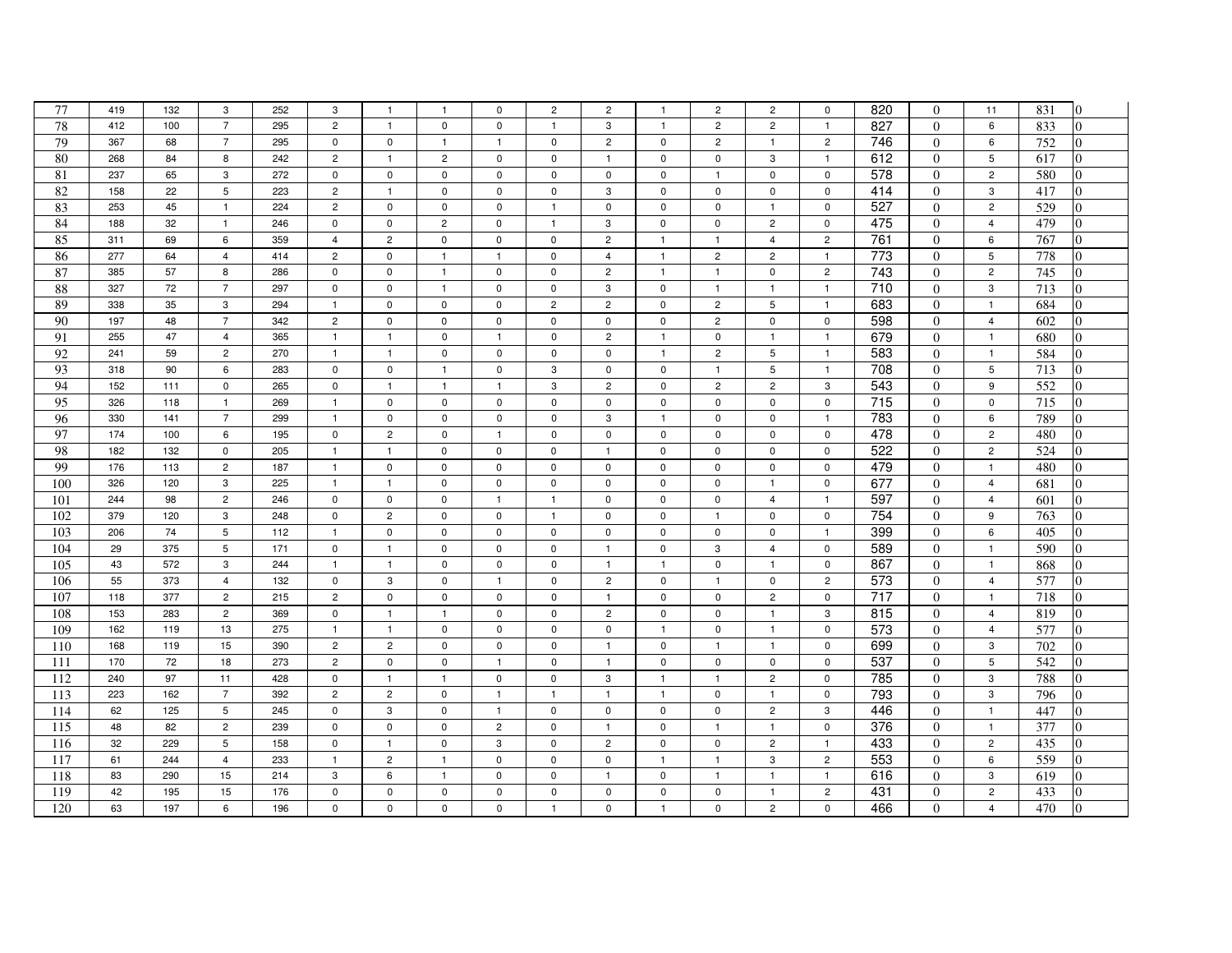| 121 | 213 | 159 | 34              | 400 | $\overline{c}$   | $\mathbf{1}$   | $\mathbf 0$    | $\mathbf 0$    | $\mathbf 0$    | $\overline{c}$ | 0              | $\mathbf 0$    | $\overline{c}$ | $\overline{c}$ | 815             | $\Omega$       | $\overline{7}$ | 822<br>$\overline{0}$ |
|-----|-----|-----|-----------------|-----|------------------|----------------|----------------|----------------|----------------|----------------|----------------|----------------|----------------|----------------|-----------------|----------------|----------------|-----------------------|
| 122 | 170 | 203 | 74              | 489 | $\overline{c}$   | 3              | $\overline{2}$ | $\mathbf 0$    | $\mathbf{1}$   | $\mathbf{1}$   | $\mathbf 0$    | $\mathbf{1}$   | $\overline{4}$ | $\overline{c}$ | 952             | $\Omega$       | 5              | 957<br>$\Omega$       |
| 123 | 101 | 74  | 15              | 287 | $\overline{c}$   | $\overline{2}$ | $\mathsf 0$    | $\mathbf 0$    | $\mathsf 0$    | $\mathsf 0$    | $\mathbf 0$    | $\mathsf 0$    | $\mathbf{1}$   | $\mathsf 0$    | 482             | $\overline{0}$ | $\overline{5}$ | 487                   |
| 124 | 107 | 100 | 34              | 261 | $\overline{c}$   | $\overline{1}$ | $\mathsf 0$    | $\mathbf 0$    | $\mathbf{1}$   | $\overline{c}$ | $\mathbf 0$    | $\mathbf{1}$   | $\mathbf{1}$   | $\mathbf{1}$   | 511             | $\Omega$       | $\mathbf 0$    | 511                   |
| 125 | 141 | 92  | 17              | 217 | $\mathsf 0$      | 3              | $\mathbf 0$    | $\mathbf 0$    | $\mathbf 0$    | $\overline{2}$ | $\mathbf 0$    | $\mathbf 0$    | $\mathbf{1}$   | $\mathbf{1}$   | 474             | $\Omega$       | 3              | 477<br>0              |
| 126 | 64  | 147 | 19              | 174 | $\overline{c}$   | $\overline{2}$ | $\pmb{0}$      | $\mathbf 0$    | $\mathbf 0$    | $\overline{1}$ | $\mathbf{1}$   | $\mathbf 0$    | $\mathbf{1}$   | 3              | 414             | $\Omega$       | $\overline{1}$ | 415                   |
| 127 | 145 | 143 | 9               | 397 | $\overline{4}$   | 3              | $\mathsf 0$    | $\mathbf{1}$   | $\mathbf 0$    | $\mathbf{1}$   | $\mathbf 0$    | $\overline{c}$ | $\mathbf{1}$   | $\mathbf{1}$   | 707             | $\overline{0}$ | $\overline{c}$ | 709<br>$\overline{0}$ |
| 128 | 119 | 125 | 12              | 274 | $\overline{c}$   | $\mathbf{1}$   | $\pmb{0}$      | $\mathbf 0$    | $\mathbf{1}$   | $\mathbf{0}$   | $\mathbf 0$    | $\mathbf{1}$   | $\mathsf 0$    | $\mathbf 0$    | 535             | $\overline{0}$ | $\overline{c}$ | 537<br>$\Omega$       |
| 129 | 394 | 90  | 3               | 277 | $\mathbf{1}$     | $\mathbf{1}$   | $\mathbf{1}$   | $\mathbf 0$    | $\mathbf 0$    | $\mathbf 0$    | $\mathsf 0$    | $\overline{c}$ | $\overline{c}$ | $\mathbf{1}$   | 772             | $\theta$       | $\overline{4}$ | 776                   |
| 130 | 480 | 147 | $\overline{4}$  | 344 | $\mathbf 0$      | $\mathbf{1}$   | $\pmb{0}$      | $\overline{c}$ | $\mathbf{1}$   | $\mathbf{1}$   | $\mathsf 0$    | $\overline{c}$ | $\mathbf{1}$   | $\mathbf{1}$   | 984             | $\overline{0}$ | 9              | 993<br>$\Omega$       |
| 131 | 223 | 65  | $\mathbf 0$     | 173 | $\pmb{0}$        | $\pmb{0}$      | $\pmb{0}$      | $\mathsf{O}$   | $\mathbf 0$    | $\mathbf 0$    | $\mathsf 0$    | $\mathsf{O}$   | $\mathbf{1}$   | $\mathbf{1}$   | 463             | $\overline{0}$ | 0              | 463<br>0              |
| 132 | 312 | 84  | $\mathbf{1}$    | 289 | $\mathbf{1}$     | $\mathsf 0$    | $\pmb{0}$      | $\pmb{0}$      | $\mathbf 0$    | $\mathsf 0$    | $\mathbf{1}$   | $\mathbf 0$    | $\overline{c}$ | $\mathbf{1}$   | 691             | $\Omega$       | $\overline{4}$ | 695<br>$\overline{0}$ |
| 133 | 412 | 76  | $\mathbf{1}$    | 205 | $\mathsf 0$      | $\mathbf 0$    | $\mathsf 0$    | $\mathbf{1}$   | $\mathbf 0$    | $\mathbf 0$    | $\mathbf 0$    | $\mathbf 0$    | $\mathbf{1}$   | $\mathbf{1}$   | 697             | $\overline{0}$ | 6              | 703                   |
| 134 | 410 | 72  | 5               | 216 | $\overline{c}$   | $\overline{2}$ | $\mathbf 0$    | $\mathbf 0$    | $\mathbf{1}$   | $\mathbf 0$    | $\mathbf 0$    | $\mathbf{1}$   | $\mathsf 0$    | $\overline{c}$ | 711             | $\Omega$       | 3              | 714<br>$\Omega$       |
| 135 | 283 | 110 | 12              | 358 | 3                | $\mathsf 0$    | $\mathbf 0$    | $\mathbf 0$    | $\mathbf 0$    | $\mathbf{1}$   | $\mathbf{1}$   | $\mathbf 0$    | $\overline{c}$ | $\mathbf{1}$   | 771             | $\Omega$       | $\overline{4}$ | 775                   |
| 136 | 385 | 127 | 8               | 194 | $\mathsf 0$      | $\mathbf 0$    | $\mathsf 0$    | $\mathbf 0$    | $\mathbf 0$    | $\mathbf 0$    | $\mathbf{1}$   | $\mathbf{0}$   | $\mathsf 0$    | $\mathbf 0$    | $\frac{1}{715}$ | $\overline{0}$ | $\overline{7}$ | 722                   |
| 137 | 80  | 95  | 17              | 209 | $\mathbf 0$      | $\overline{2}$ | $\mathbf 0$    | $\mathbf 0$    | $\mathbf 0$    | $\mathbf{1}$   | $\mathbf 0$    | $\mathbf 0$    | 3              | $\mathbf{1}$   | 408             | $\Omega$       | $\mathbf{1}$   | 409                   |
| 138 | 125 | 107 | 21              | 374 | $\overline{c}$   | $\mathsf 0$    | $\mathsf 0$    | $\overline{1}$ | $\mathbf 0$    | $\mathbf 0$    | $\overline{2}$ | $\overline{c}$ | $\mathbf{1}$   | $\overline{c}$ | 637             | $\Omega$       | $\overline{4}$ | $\overline{0}$<br>641 |
| 139 | 241 | 103 | $\overline{4}$  | 316 | $\overline{1}$   | $\mathbf 0$    | $\mathbf 0$    | $\mathbf 0$    | $\mathbf 0$    | $\overline{1}$ | $\mathbf{1}$   | $\mathbf 0$    | $\mathbf{1}$   | $\overline{2}$ | 670             | $\overline{0}$ | $\overline{4}$ | 674<br>$\Omega$       |
| 140 | 265 | 78  | $\overline{7}$  | 305 | $\mathbf 0$      | $\mathbf 0$    | $\pmb{0}$      | $\mathbf 0$    | $\overline{c}$ | $\overline{1}$ | $\mathbf{1}$   | $\mathsf 0$    | $\mathbf{1}$   | $\mathbf 0$    | 660             | $\theta$       | 6              | 666<br>$\Omega$       |
| 141 | 219 | 85  | $5\phantom{.0}$ | 252 | $\mathbf 0$      | 3              | $\pmb{0}$      | $\pmb{0}$      | $\mathsf 0$    | $\mathbf 0$    | $\mathbf{1}$   | $\mathbf{1}$   | $\mathbf{1}$   | $\mathbf{1}$   | 568             | $\overline{0}$ | 6              | 574<br>0              |
| 142 | 234 | 154 | $\overline{7}$  | 254 | $\mathbf 0$      | $\mathbf{1}$   | $\mathsf 0$    | $\mathbf 0$    | $\mathbf 0$    | $\mathbf{1}$   | $\mathbf{1}$   | $\mathbf{1}$   | $\mathsf 0$    | $\mathsf 0$    | 653             | $\overline{0}$ | $\overline{4}$ | 657<br>$\Omega$       |
| 143 | 256 | 88  | 5               | 236 | $\mathbf 0$      | $\mathsf 0$    | $\mathbf{1}$   | $\overline{1}$ | $\mathbf 0$    | $\mathsf 0$    | $\mathbf 0$    | $\mathbf{1}$   | $\mathsf 0$    | $\mathbf{1}$   | 589             | $\Omega$       | $\overline{4}$ | 593<br>0              |
| 144 | 302 | 187 | 8               | 448 | 6                | $\mathbf{1}$   | 0              | $\mathbf 0$    | $\mathbf 0$    | $\overline{1}$ | $\mathbf{1}$   | $\overline{2}$ | $\overline{7}$ | 3              | 966             | $\overline{0}$ | 6              | 972<br>$\Omega$       |
| 145 | 139 | 163 | $5\phantom{.0}$ | 183 | $\overline{c}$   | $\mathbf 0$    | $\pmb{0}$      | $\pmb{0}$      | $\mathbf 0$    | $\overline{1}$ | $\mathsf 0$    | $\mathbf 0$    | $\mathsf 0$    | $\mathbf 0$    | 493             | $\overline{0}$ | 11             | 504                   |
| 146 | 198 | 89  | 14              | 253 | $\boldsymbol{3}$ | $\mathbf{1}$   | $\mathbf{1}$   | $\mathbf 0$    | 0              | $\overline{1}$ | $\mathbf 0$    | $\mathbf{1}$   | $\mathbf{1}$   | $\mathbf{1}$   | 563             | $\Omega$       | 6              | 569<br>0              |
| 147 | 234 | 56  | 9               | 245 | $\mathsf 0$      | $\mathbf 0$    | $\mathbf 0$    | $\mathbf 0$    | $\mathbf 0$    | $\mathbf{1}$   | $\mathbf 0$    | $\mathbf 0$    | $\mathbf{1}$   | $\mathbf 0$    | 546             | $\Omega$       | $\overline{4}$ | 550<br>$\Omega$       |
| 148 | 201 | 143 | 17              | 286 | $\mathbf 0$      | $\overline{1}$ | $\mathbf 0$    | $\mathbf{1}$   | $\mathbf{1}$   | $\mathbf 0$    | $\overline{c}$ | $\mathbf{1}$   | $\mathsf 0$    | $\mathbf{1}$   | 654             | $\Omega$       | $\overline{c}$ | 656                   |
| 149 | 446 | 107 | $\overline{4}$  | 231 | $\mathbf{1}$     | $\mathbf 0$    | $\mathsf 0$    | $\mathbf 0$    | $\mathbf 0$    | 0              | $\mathbf 0$    | $\mathbf{1}$   | $\mathsf 0$    | $\overline{c}$ | 792             | $\overline{0}$ | $\overline{4}$ | 796<br>$\Omega$       |
| 150 | 375 | 113 | $\overline{1}$  | 324 | $\overline{1}$   | $\overline{2}$ | $\overline{1}$ | $\overline{1}$ | $\mathbf 0$    | $\mathbf 0$    | $\overline{2}$ | $\mathbf{0}$   | $\mathbf{1}$   | $\mathbf{1}$   | 822             | $\Omega$       | $\mathbf{1}$   | 823<br>0              |
| 151 | 409 | 103 | $\overline{2}$  | 239 | $\mathbf{1}$     | $\mathsf 0$    | $\mathsf 0$    | $\mathbf 0$    | $\mathbf 0$    | $\mathbf 0$    | $\mathbf{1}$   | $\mathbf{1}$   | $\mathsf 0$    | $\mathsf 0$    | 756             | $\Omega$       | 5              | 761<br>$\Omega$       |
| 152 | 338 | 104 | $\overline{4}$  | 321 | $\mathbf 0$      | $\mathsf 0$    | $\mathbf 0$    | $\mathbf{1}$   | $\mathbf 0$    | $\mathbf{1}$   | $\overline{2}$ | $\overline{2}$ | $\overline{c}$ | $\mathsf 0$    | 775             | $\overline{0}$ | 5              | 780                   |
| 153 | 316 | 72  | 13              | 263 | $\mathsf 0$      | $\overline{2}$ | $\mathbf{1}$   | $\mathbf 0$    | $\mathbf{1}$   | $\mathbf{1}$   | $\mathbf 0$    | $\mathbf{1}$   | $\mathbf{1}$   | $\mathsf 0$    | 671             | $\overline{0}$ | $\overline{c}$ | 673<br>$\Omega$       |
| 154 | 241 | 127 | 13              | 352 | $\mathbf 0$      | $\mathsf 0$    | $\pmb{0}$      | $\mathbf 0$    | $\Omega$       | $\mathbf 0$    | $\mathbf 0$    | $\overline{2}$ | $\mathbf{1}$   | $\mathbf{1}$   | 737             | $\Omega$       | $\mathbf 3$    | 740<br>$\Omega$       |
| 155 | 279 | 160 | 14              | 362 | $\mathbf 0$      | $\mathsf 0$    | $\mathbf{1}$   | $\mathbf 0$    | $\mathbf{1}$   | $\mathbf{1}$   | $\mathbf{1}$   | $\mathbf 0$    | $\mathbf{1}$   | $\mathbf 0$    | 820             | $\overline{0}$ | $\overline{4}$ | 824<br>$\Omega$       |
| 156 | 210 | 148 | 9               | 347 | $\overline{c}$   | $\mathbf 0$    | $\pmb{0}$      | $\mathbf 0$    | $\mathbf 0$    | $\overline{1}$ | $\mathsf 0$    | $\mathbf 0$    | 3              | $\mathsf 0$    | 720             | $\overline{0}$ | 4              | 724<br>$\Omega$       |
| 157 | 264 | 83  | $\overline{4}$  | 199 | $\mathbf{1}$     | $\overline{2}$ | 0              | 0              | $\mathbf 0$    | $\mathbf 0$    | $\mathsf 0$    | $\mathbf 0$    | $\mathbf{1}$   | $\mathbf{1}$   | 555             | $\overline{0}$ | 3              | 558<br>$\overline{0}$ |
| 158 | 174 | 77  | 3               | 236 | $\mathbf{1}$     | $\pmb{0}$      | $\overline{4}$ | $\overline{2}$ | $\mathsf 0$    | $\mathbf 0$    | $\mathbf 0$    | $\mathbf{1}$   | $\mathsf 0$    | $\overline{2}$ | 500             | $\overline{0}$ | 3              | 503<br>$\Omega$       |
| 159 | 606 | 140 | 8               | 182 | $\mathbf 0$      | $\mathbf 0$    | $\mathbf 0$    | $\mathbf 0$    | $\mathbf 0$    | $\mathbf 0$    | $\mathbf 0$    | $\mathbf 0$    | $\mathbf 0$    | 0              | 936             | $\Omega$       | $\overline{1}$ | 937<br>$\Omega$       |
| 160 | 370 | 96  | 3               | 242 | $\mathsf 0$      | $\mathbf{1}$   | $\mathbf{1}$   | $\mathbf{1}$   | $\mathbf 0$    | $\mathbf{1}$   | $\mathbf 0$    | $\mathbf{1}$   | 3              | $\mathbf 0$    | 719             | $\overline{0}$ | 3              | 722<br>$\Omega$       |
| 161 | 303 | 65  | $\overline{4}$  | 150 | $\mathbf 0$      | $\mathbf 0$    | $\mathbf 0$    | $\overline{1}$ | $\mathbf{1}$   | $\overline{1}$ | $\mathbf 0$    | $\mathbf 0$    | $\overline{c}$ | $\mathbf 0$    | 527             | $\overline{0}$ | 5              | 532                   |
| 162 | 202 | 81  | $\overline{2}$  | 146 | $\mathsf 0$      | $\mathsf 0$    | $\mathbf 0$    | $\mathbf 0$    | $\mathbf 0$    | $\mathbf{1}$   | $\overline{4}$ | $\mathbf 0$    | $\mathbf{1}$   | $\mathsf 0$    | 437             | $\Omega$       | 3              | 440<br>0              |
| 163 | 129 | 58  | $\overline{2}$  | 106 | $\overline{c}$   | $\mathbf 0$    | $\mathbf 0$    | 0              | $\mathbf 0$    | 0              | 11             | $\overline{c}$ | $\mathbf{1}$   | 0              | 311             | $\overline{0}$ | $\mathbf{1}$   | 312                   |
| 164 | 175 | 28  | $\overline{c}$  | 105 | $\mathbf 0$      | $\mathsf 0$    | $\mathbf 0$    | $\mathsf 0$    | $\mathbf 0$    | $\mathbf 0$    | $\mathbf 0$    | $\mathbf{1}$   | $\mathbf{1}$   | 0              | 312             | $\overline{0}$ | $\overline{4}$ | 316<br>$\overline{0}$ |
|     |     |     |                 |     |                  |                |                |                |                |                |                |                |                |                |                 |                |                |                       |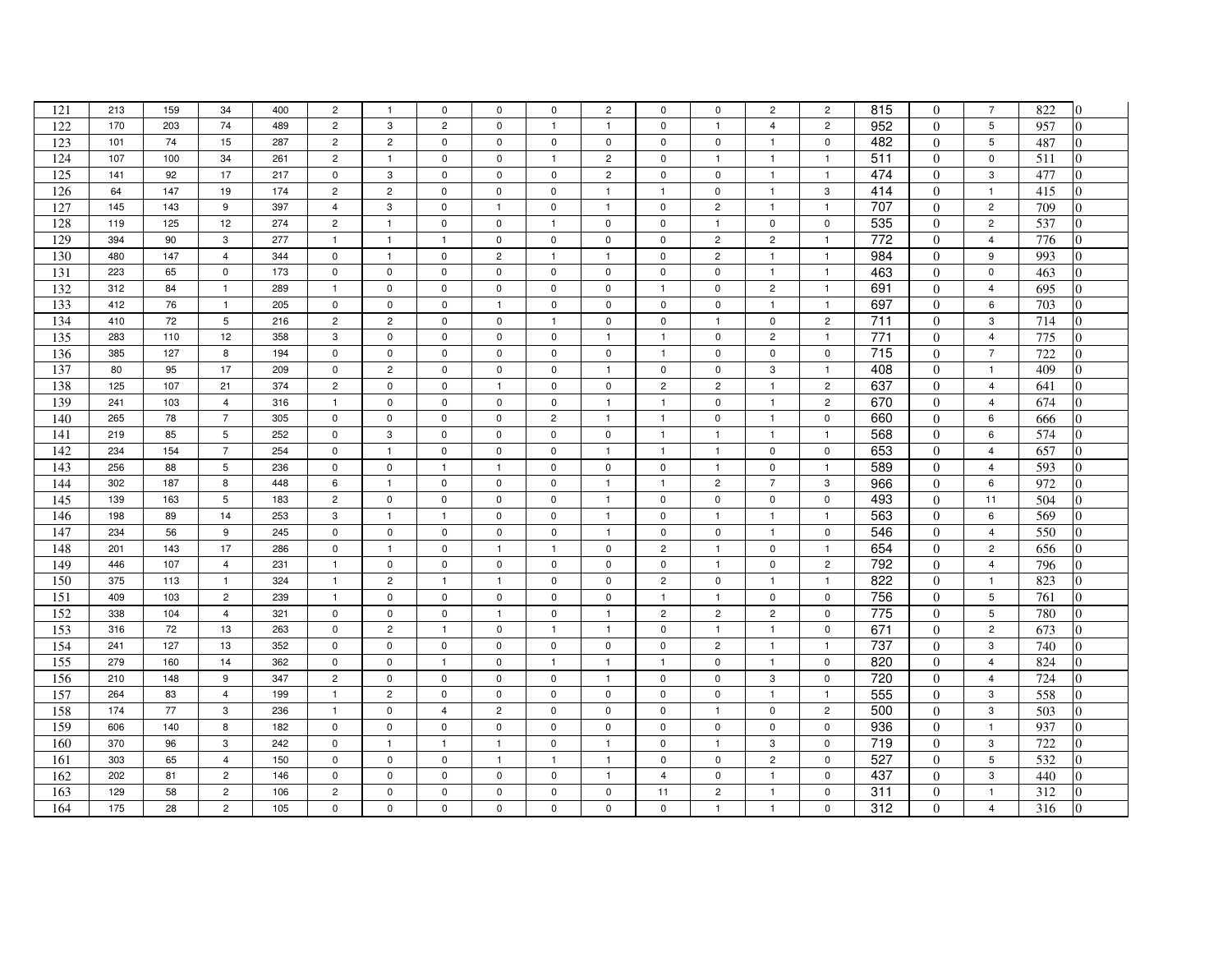| 165              | 214   | 105      | $\overline{7}$ | 283      | 3               | $\overline{2}$ | 0              | $\mathbf 0$    | $\mathbf 0$    | $\mathbf{1}$   | $\mathbf 0$    | $\mathbf 0$    | 3              | 0              | 618              | $\Omega$       | 3              | 621          | $\overline{0}$   |
|------------------|-------|----------|----------------|----------|-----------------|----------------|----------------|----------------|----------------|----------------|----------------|----------------|----------------|----------------|------------------|----------------|----------------|--------------|------------------|
| 166              | 261   | 107      | 5              | 276      | 3               | $\overline{1}$ | $\mathbf 0$    | $\mathbf 0$    | $\mathbf 0$    | $\mathbf 0$    | $\overline{2}$ | $\mathbf 0$    | $\overline{c}$ | $\mathbf{1}$   | 658              | $\theta$       | $\mathbf{3}$   | 661          | $\Omega$         |
| 167              | 161   | 93       | 3              | 276      | $\mathbf 0$     | $\pmb{0}$      | $\pmb{0}$      | 0              | $\mathsf 0$    | $\mathbf 0$    | $\mathsf 0$    | $\mathbf 0$    | $\overline{c}$ | $\mathbf 0$    | 535              | $\mathbf{0}$   | $\overline{5}$ | 540          | $\Omega$         |
| 168              | 238   | 211      | 5              | 407      | $5\phantom{.0}$ | $\mathbf{1}$   | $\pmb{0}$      | $\mathsf 0$    | $\mathbf 0$    | $\mathsf 0$    | $\mathbf{1}$   | $\mathbf 0$    | $\mathbf 0$    | $\overline{1}$ | 869              | $\Omega$       | 8              | 877          | $\Omega$         |
| 169              | 217   | 130      | 3              | 332      | $\mathbf{1}$    | $\mathbf{0}$   | $\mathbf 0$    | $\mathbf 0$    | $\mathbf 0$    | $\mathbf{1}$   | $\mathbf{1}$   | 3              | 3              | $\overline{2}$ | 693              | $\Omega$       | 5              | 698          | 0                |
| 170              | 130   | 158      | 11             | 407      | $\overline{c}$  | 3              | $\mathsf 0$    | $\mathbf 0$    | $\mathbf{1}$   | 4              | $\mathbf{1}$   | $\overline{c}$ | 5              | $\overline{4}$ | 728              | $\Omega$       | 3              | 731          | $\Omega$         |
| $\overline{171}$ | 57    | 100      | $\mathbf 0$    | 133      | $\pmb{0}$       | $\pmb{0}$      | $\pmb{0}$      | $\mathsf 0$    | $\mathsf 0$    | $\mathbf{1}$   | $\mathbf 0$    | $\mathbf{1}$   | $\overline{2}$ | $\mathbf 0$    | 294              | $\overline{0}$ | $\overline{1}$ | 295          | $\overline{0}$   |
| 172              | 82    | 309      | 5              | 418      | 3               | $\mathbf 0$    | $\mathsf 0$    | $\mathbf 0$    | $\mathbf{1}$   | $\mathbf 0$    | $\mathsf 0$    | $\overline{2}$ | $\mathbf{1}$   | $\overline{1}$ | 822              | $\overline{0}$ | 3              | 825          | $\Omega$         |
| 173              | 53    | 201      | 5              | 308      | $\overline{c}$  | $\mathbf 0$    | $\mathbf 0$    | $\mathbf 0$    | $\mathbf 0$    | $\mathbf 0$    | $\overline{2}$ | $\mathbf{1}$   | $\mathbf{1}$   | $\mathbf{0}$   | 573              | $\Omega$       | 3              | 576          |                  |
| 174              | 39    | 247      | 10             | 236      | $\mathbf 0$     | $\overline{c}$ | $\mathbf{1}$   | $\overline{1}$ | $\mathbf{1}$   | $\overline{c}$ | $\mathbf{1}$   | $\mathbf 0$    | $\mathbf{1}$   | $\mathbf 0$    | $\overline{541}$ | $\overline{0}$ | 3              | 544          | 0                |
| $\frac{175}{2}$  | 135   | 121      | 15             | 354      | $\overline{1}$  | $\overline{2}$ | $\pmb{0}$      | $\mathbf{1}$   | $\mathbf 0$    | $\mathbf 0$    | $\mathbf 0$    | $\mathbf 0$    | $\overline{c}$ | $\mathbf{1}$   | 632              | $\Omega$       | $\overline{4}$ | 636          | $\Omega$         |
| 176              | 158   | 235      | 14             | 317      | $\mathsf 0$     | $\overline{1}$ | $\mathbf{1}$   | $\mathbf 0$    | $\overline{4}$ | $\mathbf 0$    | $\mathbf 0$    | $\overline{c}$ | $\overline{4}$ | $\mathsf 0$    | 736              | $\Omega$       | 3              | 739          | $\overline{0}$   |
| 177              | 79    | 81       | 6              | 141      | $\mathbf{1}$    | $\mathbf{1}$   | $\mathsf 0$    | $\mathbf 0$    | $\mathbf{1}$   | $\mathbf{1}$   | $\mathbf 0$    | $\overline{1}$ | $\mathbf{1}$   | $\mathsf{O}$   | 313              | $\overline{0}$ | $\mathbf 0$    | 313          | $\Omega$         |
| 178              | 111   | 126      | 18             | 373      | $\overline{c}$  | $\mathbf{1}$   | $\mathbf{1}$   | $\mathbf 0$    | $\mathbf 0$    | $\mathbf{1}$   | $\mathbf 0$    | $\mathbf 0$    | 3              | 0              | 636              | $\Omega$       | 5              | 641          | 0                |
| 179              | 153   | 168      | 6              | 351      | $\overline{c}$  | $\mathbf{1}$   | $\mathbf 0$    | $\mathbf{1}$   | $\mathbf 0$    | $\mathbf 0$    | $\mathbf 0$    | $\mathsf 0$    | $\overline{4}$ | $\mathbf 0$    | 686              | $\overline{0}$ | $\overline{5}$ | 691          | $\overline{0}$   |
| 180              | 205   | 156      | $\overline{4}$ | 359      | $\mathsf 3$     | $\overline{2}$ | $\mathsf 0$    | $\mathbf{1}$   | $\mathbf{1}$   | $\overline{4}$ | $\mathbf{1}$   | $\overline{2}$ | 5              | $\mathbf{1}$   | 744              | $\mathbf{0}$   | $\overline{4}$ | 748          | $\overline{0}$   |
| 181              | 288   | 168      | 6              | 386      | $\mathbf{1}$    | $\overline{c}$ | $\mathbf{1}$   | $\mathbf 0$    | $\mathbf{1}$   | $\overline{c}$ | $\mathbf 0$    | $\overline{c}$ | $\mathbf{1}$   | $\mathbf{1}$   | 859              | $\Omega$       | $\overline{5}$ | 864          | $\Omega$         |
| 182              | 258   | 104      | $\overline{7}$ | 255      | $\mathbf 0$     | $\mathbf{1}$   | $\mathbf 0$    | $\mathbf 0$    | $\mathbf 0$    | $\mathbf{1}$   | $\mathbf 0$    | $\mathbf{1}$   | $\mathbf 0$    | $\mathbf{0}$   | 627              | $\theta$       | $\mathbf 0$    | 627          | $\Omega$         |
| 183              | 311   | 80       | 10             | 360      | $\overline{c}$  | $\mathbf 0$    | $\mathbf 0$    | $\mathbf{1}$   | $\mathbf{1}$   | $\mathbf 0$    | 3              | $\mathbf{1}$   | $\overline{c}$ | 3              | 774              | $\Omega$       | 3              | 777          | $\Omega$         |
| 184              | 201   | 76       | 11             | 224      | $\pmb{0}$       | $\mathbf{1}$   | $\pmb{0}$      | $\mathsf 0$    | $\mathsf 0$    | $\mathbf{1}$   | $\mathbf 0$    | $\mathbf 0$    | 5              | $\mathbf 0$    | 519              | $\Omega$       | $\overline{7}$ | 526          | $\Omega$         |
| 185              | 233   | 99       | 11             | 267      | $\overline{c}$  | $\mathbf 0$    | $\mathbf{3}$   | $\mathbf 0$    | $\mathsf 0$    | $\overline{4}$ | $\overline{c}$ | $\mathsf 0$    | $\overline{c}$ | $\overline{1}$ | 624              | $\overline{0}$ | $\overline{2}$ | 626          | $\Omega$         |
| 186              | 179   | 90       | $\overline{7}$ | 185      | $\mathbf{1}$    | $\mathbf{1}$   | $\mathbf{1}$   | $\mathbf 0$    | $\mathbf{1}$   | $\overline{c}$ | $\mathbf 0$    | $\overline{2}$ | $\overline{c}$ | $\overline{c}$ | 473              | $\Omega$       | $\overline{7}$ | 480          | 0                |
| 187              | 234   | 65       | 5              | 221      | $\mathbf 0$     | $\mathbf{1}$   | $\overline{2}$ | $\mathbf 0$    | $\mathbf{1}$   | $\overline{c}$ | $\overline{2}$ | $\mathbf 0$    | $\mathbf{1}$   | $\mathbf 0$    | 534              | $\overline{0}$ | 0              | 534          | 0                |
| 188              | 347   | 143      | $\overline{4}$ | 373      | $\pmb{0}$       | $\mathbf 0$    | $\mathbf{1}$   | $\mathsf 0$    | $\mathbf 0$    | $\mathsf 0$    | $\mathsf 0$    | 0              | $\mathbf 0$    | $\overline{1}$ | 869              | $\Omega$       | 5              | 874          | 0                |
| 189              | 216   | 86       | $\overline{7}$ | 258      | $\mathbf 0$     | $\overline{1}$ | $\mathbf 0$    | $\mathbf 0$    | $\mathbf 0$    | $\mathbf 0$    | $\mathsf 0$    | $\overline{4}$ | $\overline{c}$ | $\mathsf 0$    | 574              | $\overline{0}$ | 8              | 582          | $\overline{0}$   |
| 190              | 221   | 89       | 3              | 263      | $\mathsf 0$     | $\pmb{0}$      | $\mathbf 0$    | $\mathbf 0$    | $\mathbf{1}$   | $\mathbf{1}$   | $\mathbf 0$    | $\mathbf{1}$   | $\mathbf{1}$   | $\mathbf{1}$   | 581              | $\overline{0}$ | $\overline{1}$ | 582          | $\overline{0}$   |
| 191              | 25    | 72       | 22             | 134      | $\overline{c}$  | $\overline{1}$ | $\mathbf 0$    | $\mathbf 0$    | $\mathbf 0$    | $\mathbf 0$    | $\mathbf{1}$   | $\mathbf 0$    | $\mathbf{1}$   | $\mathbf{1}$   | 259              | $\Omega$       | $\overline{2}$ | 261          | 0                |
| 192              | 155   | 169      | 43             | 419      | $\mathsf 3$     | 3              | $\mathbf 0$    | $\overline{c}$ | $\mathbf{1}$   | 5              | $\mathbf{1}$   | $\overline{c}$ | 3              | 3              | 809              | $\overline{0}$ | 6              | 815          | $\Omega$         |
| 193              | 77    | 54       | 60             | 209      | $\overline{1}$  | $\mathsf 0$    | $\mathsf 0$    | $\mathbf 0$    | $\mathbf 0$    | $\overline{2}$ | $\mathbf{1}$   | $\mathbf{1}$   | $\mathbf{1}$   | $\mathbf{1}$   | 407              | $\overline{0}$ | $\mathbf{1}$   | 408          | $\Omega$         |
| 194              | 189   | 130      | 14             | 507      | $\mathbf 0$     | $\mathsf 0$    | $\mathbf{1}$   | $\mathbf 0$    | $\mathbf 0$    | $\mathbf{3}$   | $\overline{2}$ | 3              | 5              | $\overline{c}$ | 856              | $\Omega$       | $\overline{4}$ | 860          | $\overline{0}$   |
| 195              | 128   | 165      | 14             | 258      | $\mathbf 0$     | $\overline{1}$ | $\mathbf 0$    | $\mathbf 0$    | $\mathbf 0$    | 5              | $\mathbf 0$    | $\mathbf{1}$   | $\overline{4}$ | $\overline{4}$ | 580              | $\theta$       | 8              | 588          | $\Omega$         |
| 196              | 83    | 92       | 13             | 163      | $\mathbf{1}$    | $\mathbf{1}$   | $\mathbf 0$    | $\Omega$       | $\Omega$       | $\mathbf{1}$   | $\mathbf{1}$   | $\Omega$       | $\mathbf{1}$   | $\mathbf 0$    | 356              | $\Omega$       | $\overline{1}$ | 357          | 0                |
| 197              | 44    | 63       | $\overline{7}$ | 130      | $\pmb{0}$       | $\pmb{0}$      | $\pmb{0}$      | $\mathbf 0$    | $\mathbf{1}$   | $\mathbf{1}$   | $\overline{2}$ | $\Omega$       | $\mathbf{1}$   | $\mathbf{1}$   | 250              | $\Omega$       | $\mathbf 0$    | 250          | $\overline{0}$   |
| No. of           |       |          |                |          |                 |                |                |                |                |                |                |                |                |                |                  |                |                |              |                  |
| votes            |       |          |                |          |                 |                |                |                |                |                |                |                |                |                |                  |                |                |              |                  |
| recorded         | 48879 | 20143    | 1509           | 51293    | 197             | 149            | 63             | 62             | 63             | 190            | 122            | 166            | 312            | 157            | 123305 0         |                | 766            | 124071       | $\overline{0}$   |
| at polling       |       |          |                |          |                 |                |                |                |                |                |                |                |                |                |                  |                |                |              |                  |
| stations         |       |          |                |          |                 |                |                |                |                |                |                |                |                |                |                  |                |                |              |                  |
| No. of           |       |          |                |          |                 |                |                |                |                |                |                |                |                |                |                  |                |                |              |                  |
| votes            |       |          |                |          |                 |                |                |                |                |                |                |                |                |                |                  |                |                |              |                  |
| recorded         |       |          | $\Omega$       | $\Omega$ |                 | $\Omega$       |                |                |                |                | $\Omega$       |                |                |                |                  |                |                |              |                  |
| on Postal        |       | $\Omega$ |                |          | $\Omega$        |                | $\Omega$       | $\overline{0}$ | $\Omega$       | $\overline{0}$ |                | $\overline{0}$ | $\Omega$       | $\theta$       | $\boldsymbol{0}$ | $\mathbf{0}$   | $\Omega$       | $\mathbf{0}$ | $\boldsymbol{0}$ |
| <b>Ballot</b>    |       |          |                |          |                 |                |                |                |                |                |                |                |                |                |                  |                |                |              |                  |
| papers           |       |          |                |          |                 |                |                |                |                |                |                |                |                |                |                  |                |                |              |                  |
|                  |       |          |                |          |                 |                |                |                |                |                |                |                |                |                |                  |                |                |              |                  |